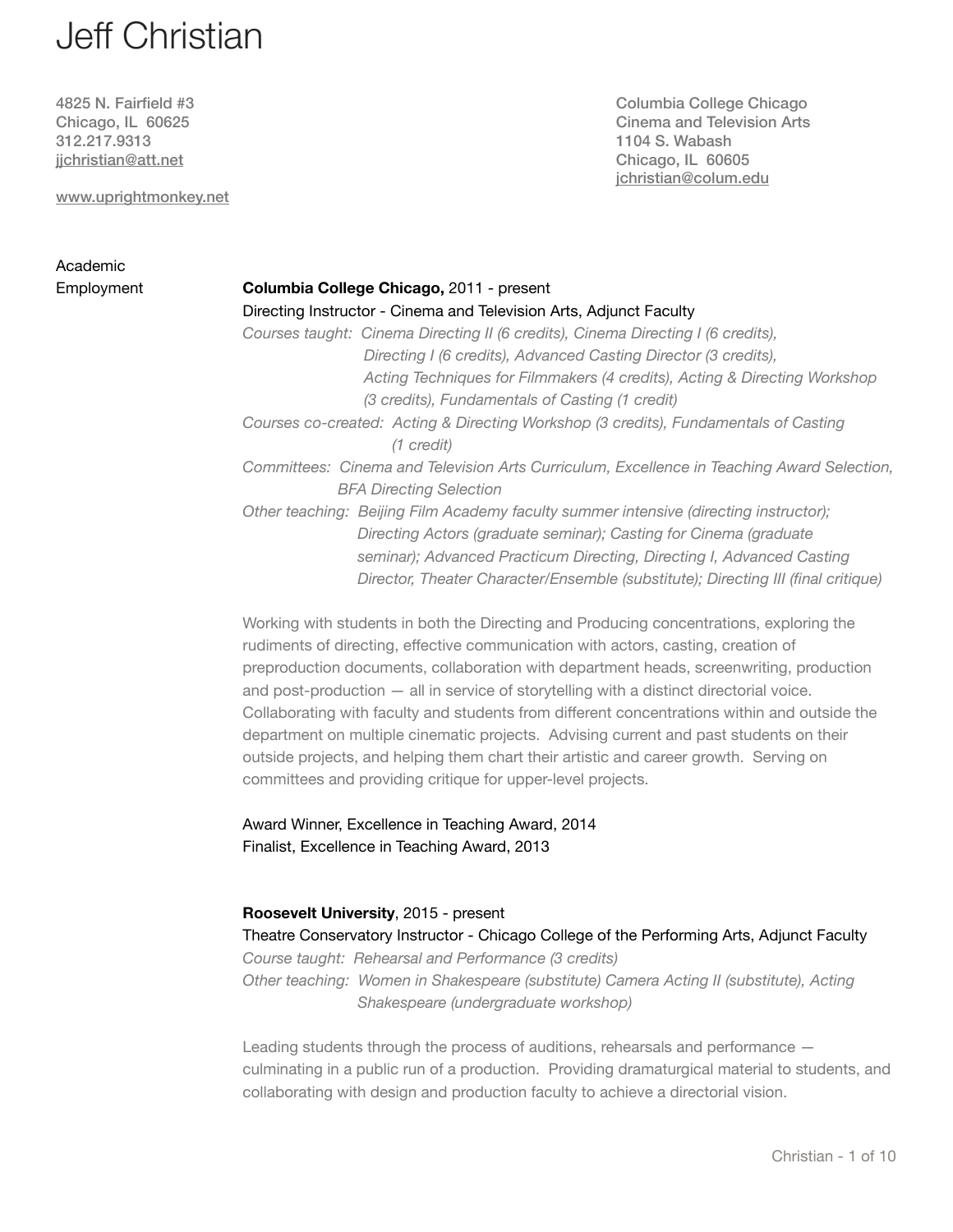| Guest        |                                                                                                                                                                                                                                                                                                                                                                                                                                                                                                                                                                                                                                                                                                                                                                                                                              |
|--------------|------------------------------------------------------------------------------------------------------------------------------------------------------------------------------------------------------------------------------------------------------------------------------------------------------------------------------------------------------------------------------------------------------------------------------------------------------------------------------------------------------------------------------------------------------------------------------------------------------------------------------------------------------------------------------------------------------------------------------------------------------------------------------------------------------------------------------|
| Lecturing    | University of Notre Dame, film, television & theatre - transitioning to the pro world, 2019<br>The Harold Ramis Film School at The Second City, film - working with actors, 2017<br>SAG-AFTRA Conservatory - DIY Filmmaking, 2017<br>University of Illinois-Chicago, theatre - substitute instructor for Shakespeare acting, 2014<br>Northwestern University, theatre - audition techniques, 2013<br>Northwestern University, film - professional experiences in film directing and acting, 2010<br><b>Syracuse University</b> , theatre $-$ the business of theatre, 2005<br>University of Wisconsin, theatre $-$ the business of theatre, 2003<br>Barat College, theatre - stage combat workshops, 2002-3<br>Columbia College Chicago, theatre - scene study, 2001<br>University of Chicago, theatre $-$ scene study, 1999 |
| Education    | <b>University of Wisconsin</b><br>Bachelor of Business Administration, Marketing, 1987<br>Bachelor of Arts, International Relations, 1987                                                                                                                                                                                                                                                                                                                                                                                                                                                                                                                                                                                                                                                                                    |
| Professional |                                                                                                                                                                                                                                                                                                                                                                                                                                                                                                                                                                                                                                                                                                                                                                                                                              |
| Awards       | Joseph Jefferson Award, Direction, Angels in America (co-director)<br>Joseph Jefferson Award, Production, Angels in America (co-director, actor, fight director)<br>Joseph Jefferson Award, Ensemble, Angels in America (actor)<br>After Dark Award, Production, Angels in America (co-director, actor, fight director)<br>After Dark Award, Production, Journey's End (actor)<br>Joseph Jefferson nominations, Production/Ensemble, The Fair Maid of the West (actor)                                                                                                                                                                                                                                                                                                                                                       |
| Professional |                                                                                                                                                                                                                                                                                                                                                                                                                                                                                                                                                                                                                                                                                                                                                                                                                              |
| Experience   | Cinema Directing, 2004 - present<br>Directorial work ranging from narrative to documentary to animation to commercial. As owne<br>and Chief Creative of upright monkey, inc. (incorporated in 2006), partnering with production<br>companies to create and produce entertainment, infotainment and advertising content.<br>Collaborating with actors, directors of photography, writers, editors, producers, composers,<br>colorists, sound designers, assistant directors and animators to execute vision, as well as<br>leading and coordinating all department heads. Collaborating with clients to effectively and                                                                                                                                                                                                       |

Directorial work ranging from narrative to documentary to animation to commercial. As owner and Chief Creative of upright monkey, inc. (incorporated in 2006), partnering with production leading and coordinating all department heads. Collaborating with clients to effectively and artistically convey brand identity and messaging to their audiences. Under contract for nearly five years with the Emmy Award-winning production company, Digital Kitchen, working as a director, writer and/or creative director for 55 episodes of a national movie pre-show, seen by an average of 47 million people on 10,000 screens per month. Created cinematic content for union theatrical productions — conceiving, designing, shooting and editing all pieces. Full credits and clips available at [www.uprightmonkey.net](http://www.uprightmonkey.net).

# **Production History**

| Echo Chamber (27:00 narrative)                                         | director/writer/producer | upright n |
|------------------------------------------------------------------------|--------------------------|-----------|
| Papaya (8:00 single-shot narrative)                                    | director/producer/DP     | upright n |
| Irimi (9:00 narrative)                                                 | director/producer        | upright n |
| The Structure of Our Moments (9:00 narrative) director/writer/producer |                          | upright n |
| Chicago Cubs: Ode to Wrigley Field                                     | concept creative/writer  | Sarofsky  |
| Chicago Cubs: Everyday Heroes                                          | writer                   | Sarofsky  |

*irector/writer/producer* upright monkey *Papaya crector/producer/DP* upright monkey *Irector/producer* upright monkey *The Structure of Our Moneta* corrector/writer/producer upright monkey oncept creative/writer **Sarofsky**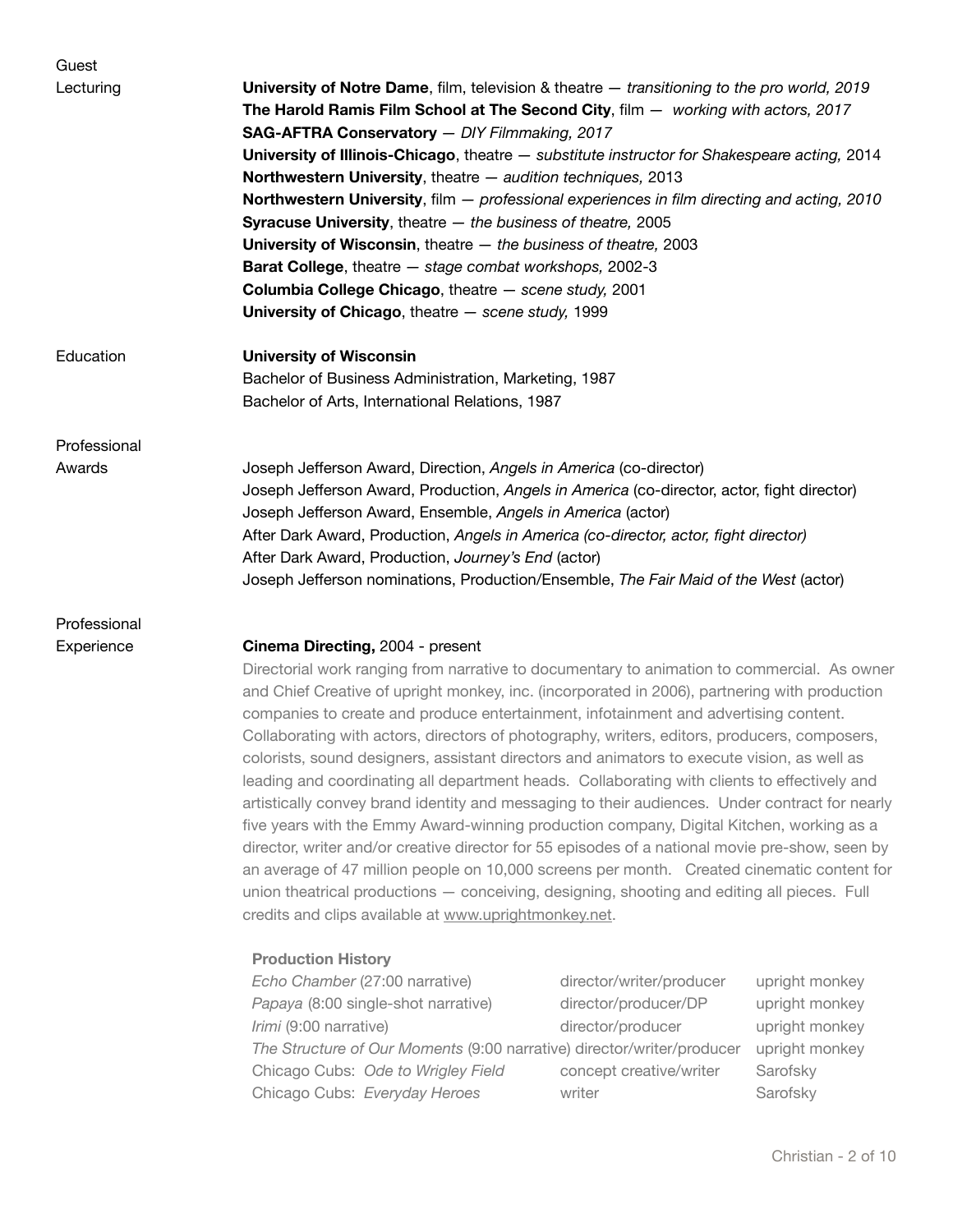| Screenvision 2010, #1-9                     | director/writer         | Digital Kitchen |
|---------------------------------------------|-------------------------|-----------------|
| Screenvision 2009, #1-12                    | director/writer         | Digital Kitchen |
| Screenvision 2008, #1-12                    | director/writer         | Digital Kitchen |
| Screenvision 2007, #1-12                    | director/writer         | Digital Kitchen |
| Screenvision 2006, #4,8                     | director/writer         | Digital Kitchen |
| Screenvision 2006, #2,3,5,6,7,9,10,11,12    | writer                  | Digital Kitchen |
| Frightline (animated short)                 | co-director/co-writer   | Digital Kitchen |
| Man in the Seats #4-6                       | director/writer         | Digital Kitchen |
| Man in the Seats #1-3                       | co-director/co-writer   | Digital Kitchen |
| 10 <sup>th</sup> Magnitude (identity video) | co-director/writer      | The Shadow Gang |
| Still Live (narrative short)                | director/co-producer    | upright monkey/ |
|                                             |                         | Collaboraction  |
| Das Pingponger (documentary short)          | co-director/co-producer | upright monkey  |

#### **Stage Directing,** 1989 - present

Over 20 full professional productions — including many world premieres — and nearly 30 fully staged professional theatrical readings in Chicago, regional and university theatres. Collaborating with actors and design teams to execute vision, as well as working with artistic directors and stage managers to uphold artistic integrity throughout the run of the show. Working with playwrights to develop scripts and adapting classic scripts for production. Acclaimed productions ranging from Shakespeare to revivals of classic and contemporary American and Irish plays, as well as the premieres including *According to Mark* (a one man, word-for-word theatricalization of the King James Version of the Book of Mark)*, Kill Me* (a non-linear psychological horror play) and *Singer and Saw* (a neo-vaudevillean revue, featuring a saw-playing clown and an mezzo soprano). Served as Artistic Director for The Shakespeare Project of Chicago — directing, adapting, planning seasons, casting, hiring outside directors and working with the board on all financial matters — for eight seasons (2001-2009), during which time audiences increased 400% and the company annually operated in the black. Currently serving as Producing Director for Lakeside Shakespeare Theatre, while also running the Acting Apprenticeship program.

# *Shining City* — Irish Theatre of Chicago

"For all its bleakness, McPherson and Jeff Christian's production are more concerned with the personal realizations and truths that can only be discovered after everything is lost. Ensemble-wide, the performances are patient, raw and rewarding." (Time Out Chicago)

#### *The Skin of Our Teeth* — The Artistic Home:

"Jeff Christian's cunning and sometimes breathtaking production...dazzles. Christian's cast builds the tension and sorrow bit by masterful bit, moving nearly seamlessly from the first act's absurdity (complete with baby dinosaur and wooly mammoth) to the bleak blasted world left after global warfare." (Chicago Tribune)

#### *A Whistle in the Dark* — Seanachai Theatre Company

"Seanachai Theatre Company's revival, directed by Jeff Christian, is so explosive it's a wonder that the walls of the downstairs studio at Victory Gardens are still intact. Astoundingly powerful." (Chicago Tribune)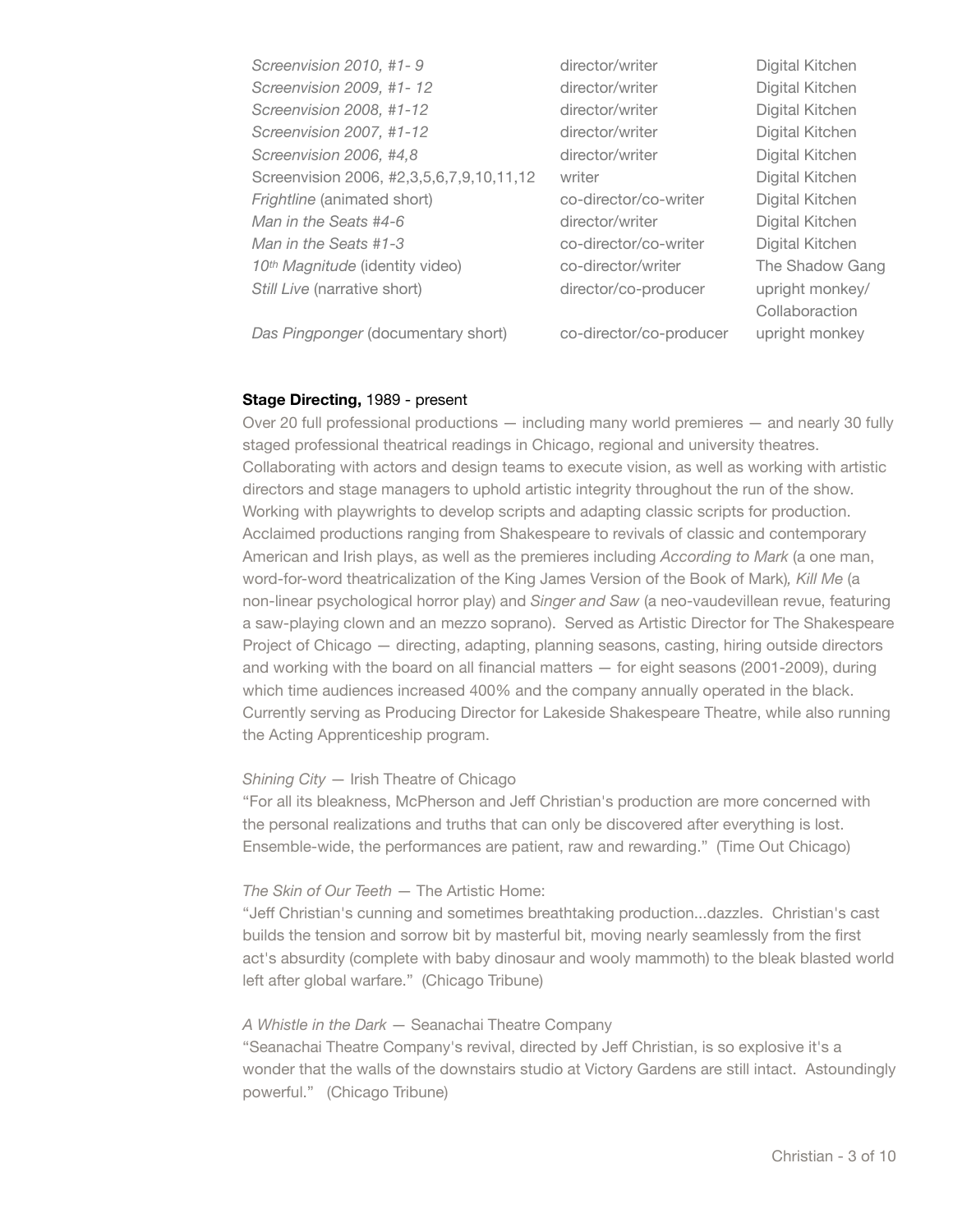# *Proof* — New American Theater

"Director Jeff Christian deserves kudos for the excellent ensemble and setting the right pace and tone to accentuate the many aspects of "Proof" without allowing anything to override." (Rockford Register Star)

# *Mojo Mickybo* — Seanachai Theatre Company

"In Jeff Christian's brisk, athletic staging for Seanachai Theatre Company, Robert Kauzlaric and Dan Waller play not only the boys but everyone else in their world -- troubled parents, eccentric shopkeeps, neighborhood thugs. Their characterizations are crisp, their accents flawless, their depiction of boyhood boisterous, touching, and true." (Chicago Reader)

# *Driving Miss Daisy* — New American Theater

"Everything from Jeff Christian's unencumbered staging to Robert Durhams's stylized representational set to the straightforward sensitivity of the three-member cast is neither more – nor less – than it needs to be. It is simply marvelous." (Rockford Register Star)

*Kill Me* (world premiere) — WildClaw Theatre "Killer -- especially in Jeff Christian's nicely orchestrated, cleverly designed staging." (Chicago Reader)

# **Production History**

| The Two Gentlewomen of Verona   | Lakeside Shakespeare Theatre                                                      |
|---------------------------------|-----------------------------------------------------------------------------------|
| Mojo Mickybo                    | Notre Dame/ITC/Davis Theater                                                      |
|                                 | From the Silver Screen to the Black Box Roosevelt University Theatre Conservatory |
| 50 Minute Hamlet                | Lakeside Shakespeare Theatre                                                      |
| <b>RU Serious?</b>              | Roosevelt University Theatre Conservatory                                         |
| Middletown                      | Roosevelt University Theatre Conservatory                                         |
| The Rivals                      | Lakeside Shakespeare Theatre                                                      |
| The Plough and the Stars        | Roosevelt University Theatre Conservatory                                         |
| <b>Shining City</b>             | Irish Theatre of Chicago                                                          |
| Romeo & Juliet                  | Lakeside Shakespeare Theatre                                                      |
| Kill Me (premiere)              | <b>Wild Claw Theatre</b>                                                          |
| As You Like It                  | Lakeside Shakespeare Theatre                                                      |
| The Skin of Our Teeth           | The Artistic Home                                                                 |
| Mojo Mickybo                    | Seanachai Theatre Company                                                         |
| Love's Labours Lost             | Lakeside Shakespeare Theatre                                                      |
| <b>Our Father</b>               | Seanachai Theatre Company                                                         |
| According to Mark (premiere)    | Original/Touring Production                                                       |
| A Whistle in the Dark           | Seanachai Theatre Company                                                         |
| The Two Gentlemen of Verona     | Lakeside Shakespeare Theatre                                                      |
| Proof                           | New American Theater                                                              |
| A Midsummer Night's Dream       | Lakeside Shakespeare Theatre                                                      |
| <b>Driving Miss Daisy</b>       | New American Theater                                                              |
| 50 Minute Hamlet (also adaptor) | The Shakespeare Project of Chicago                                                |
| Sister Bernie's Bingo Bash      | <b>Regional Touring Company</b>                                                   |
| Land of the Free (premiere)     | <b>Artistic Home</b>                                                              |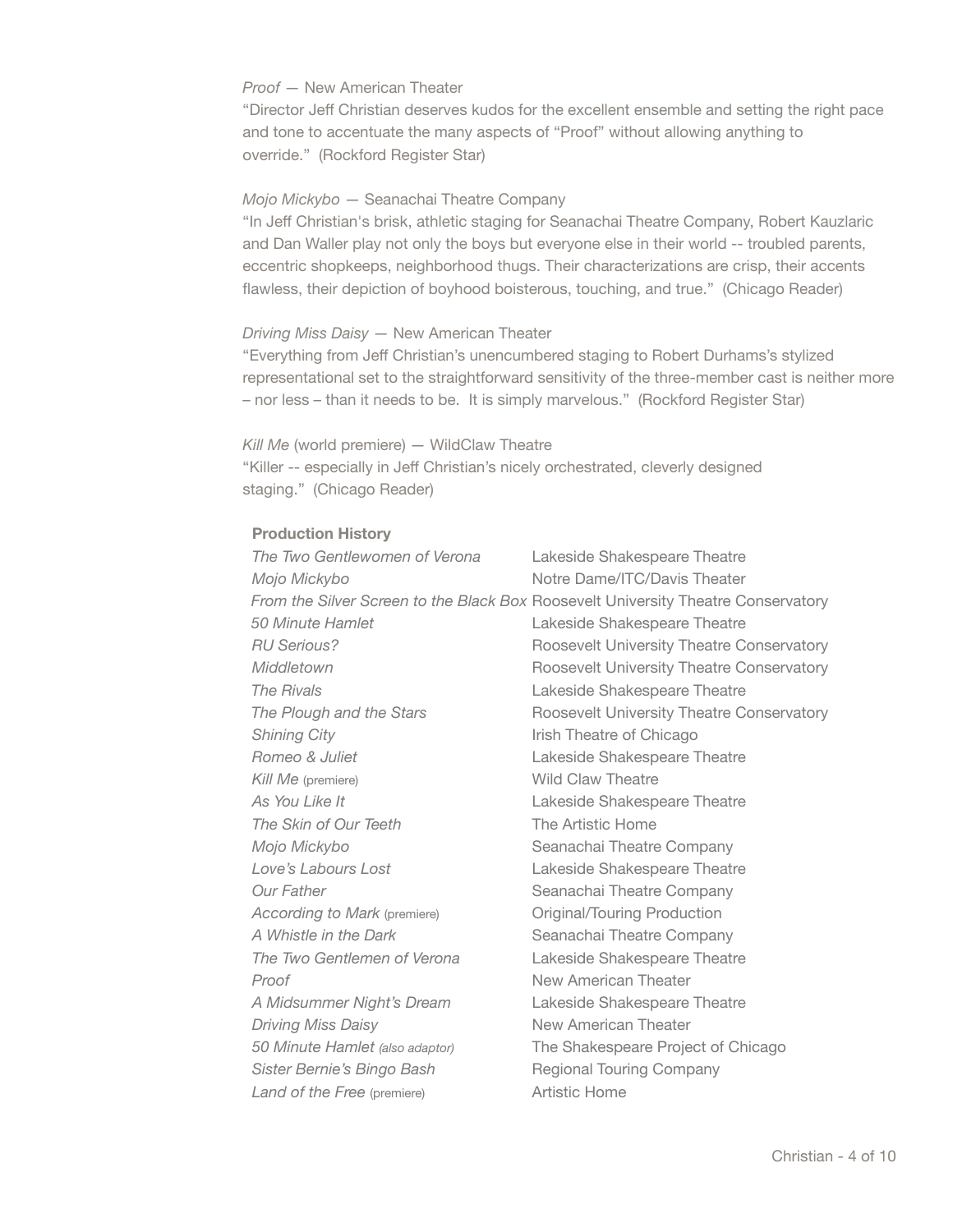*Angels in America: I & II+# (co-director)* The Journeymen *Crate Expectations* (premiere/co-writer) Chicago Dramatists/Big Belly Singer and Saw<sup>\*</sup> (premiere) **Factory/Actors Gym/NYC cabarets**  *A Tribute to Offenbach* (premiere) Chicago Cultural Center **Cruise Control (premiere) Artistic Home** *A Girl in Every Town (premiere)* Chapel Perilous *Mickey's Teeth* **Bailiwick Festival** *A New Day* **Act Now Productions** Act Now Improv **Business Regional Touring Company** ARK Improvisational Theatre **Regional Touring Company**  +Joseph Jefferson Awards: Director/Production #After Dark Award: Outstanding Production \*Comedy Festival winner

#### **Staged Theatrical Readings**

 *The Cricket on the Hearth (*also adaptor) The Shakespeare Project of Chicago *Cymbeline (also adaptor)* The Shakespeare Project of Chicago **The Judge's House** *COMPANY COMPANY* Stone Hearth Theatre Company  *The Two Gentlemen of Verona*  The Shakespeare Project of Chicago **Twelfth Night** *Twelfth Night Might Might <b><i>Might Might Might <b><i>Might Might Might Mighti Mighti Mighti* **<b>** *Mighti Mighti Mighti Mighti Mighti Mi The Taming of the Shrew* **The Shakespeare Project of Chicago** *Mary Stuart Mary Stuart Mary Stuart Mary Stuart And <b> The Shakespeare Project of Chicago Paradise Lost (also script consultant)* Milton Project/Shakespeare Project  *The Rivals*  The Shakespeare Project of Chicago A Midsummer Night's Dream<br>
The Shakespeare Project of Chicago *Henry VIII (also adaptor)* **The Shakespeare Project of Chicago The Comedy of Errors** *The Shakespeare Project of Chicago In Medea Res* (also adaptor) **The Shakespeare Project of Chicago** As You Like It *As You Like It As You Like It*  $\blacksquare$  *The Shakespeare Project of Chicago Henry VI* (also adaptor) *The Shakespeare Project of Chicago* **The Constant Wife** *Constant Wife* *Microsere Project of Chicago Chicago* Love's Labours Lost *Love's Labours Lost Love's Labours Lost* **Faust** (also adaptor) *The Shakespeare Project of Chicago The Parvenu* (also adaptor) *The Shakespeare Project of Chicago* **Ghosts** (also adaptor) *Chicago Chicago Chicago Chicago Chicago Chicago Chicago Chicago Chicago Chicago Chicago Chicago Chicago Chicago Chicago Chicago Chic* King Lear *King Lear COMPONER COMPONER The Shakespeare Project of Chicago**COMPONER COMPONER COMPONER The Shakespeare Project of Chicago* A Walk in the Woods *Aspect Theatre/The Peace Museum The Cricket on the Hearth (*also adaptor) The Shakespeare Project of Chicago **Six Postcards Seanachai Amarach Festival** *Medea* Aspect Theatre Ten Minute Plays: *78 & Existential Love* Chicago Dramatists *Monitor* **CONFIDENTIAL CONFIDENT** The 24 Hour Play Project

#### **On-Camera Acting,** 1989 - present

More than 50 principal credits in features, television, narrative shorts, industrials and national commercials. Worked with director Christopher Nolan on *Batman Begins*, was the second lead in the feature *Witches' Night* and has shared scenes with actors such as William H. Macy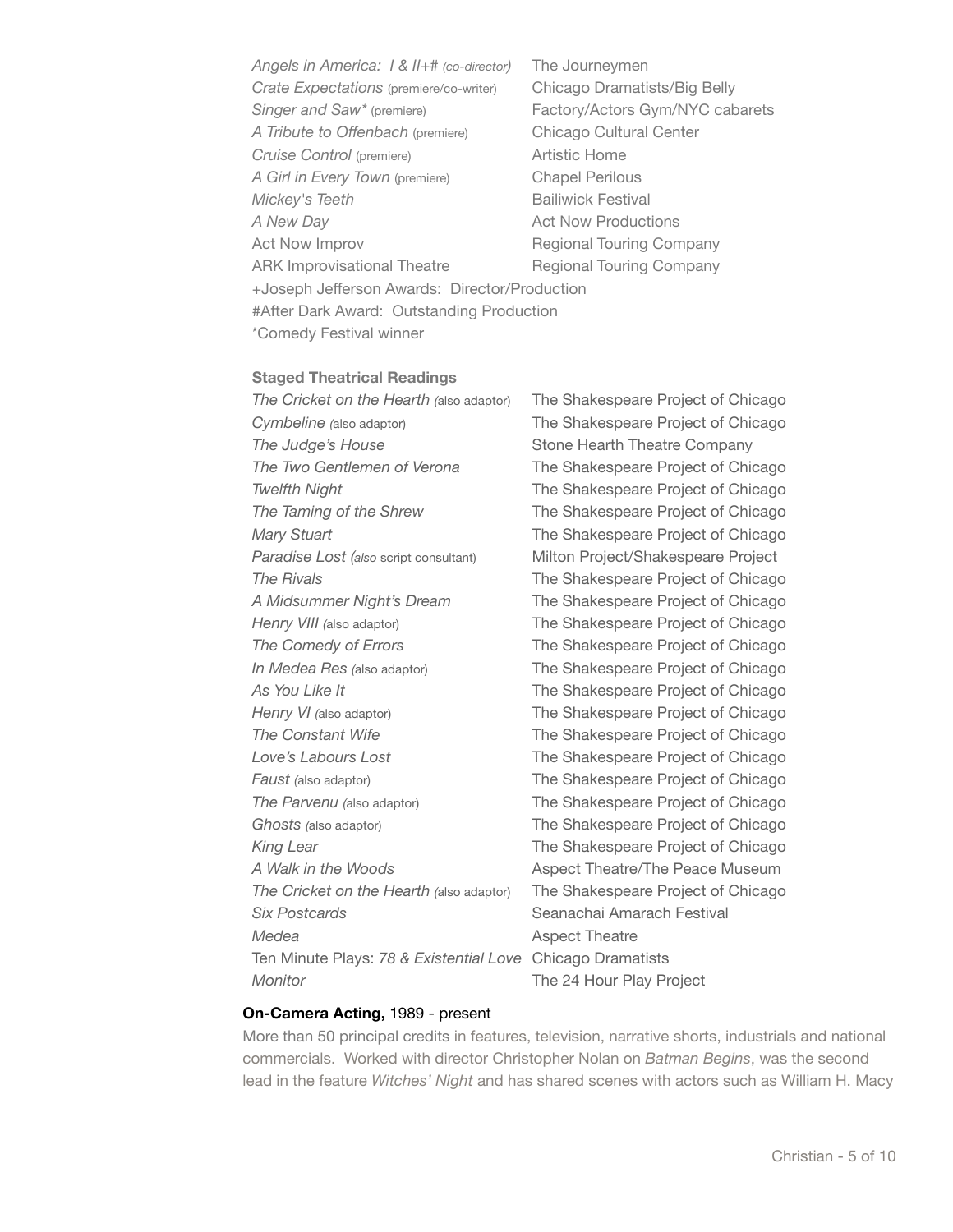(Showtime's *Shameless*), Dennis Quaid (*The Express*) and Academy Award winner, Jennifer Lawrence (*The Poker House*).

# **Select Film and Television Credits**

| <b>NBC</b>                 | d. John Whitesell     |
|----------------------------|-----------------------|
| Showtime                   | d. Mark Mylod         |
| 71° North                  | d. Martin Rodahl      |
| Last Rabbit                | d. Sebastian Keck     |
| Lakeshore                  | d. Mark Vadik         |
| IFP                        | d. Casshmarek Green   |
| <b>Taproot Productions</b> | d. Alex Lemay         |
| Windward                   | d. Aram Rappaport     |
| Universal Pictures         | d. Gary Fleder        |
| Phase 4 Films              | d. Lori Petty         |
| Haymoon                    | d. Paul Traynor       |
| Warner Brothers U.K.       | d. Christopher Nolan  |
| Cappelletto                | d. Robert Cappelletto |
| Ground Zero Films          | d. John Mossman       |
| Filmtrust, Inc.            | d. Amy Turilli        |
|                            |                       |

#### **Stage Acting,** 1988 - present

Over 60 professional productions in Chicago and regional theatres throughout the country, ranging from classical to new works. Roles include Shakespeare's Richard III, Brutus, Malvolio, Claudius, Macduff, Falstaff and Proteus, as well as Joe Pitt in *Angels in America*, Nick in *Who's Afraid of Virginia Woolf*, Seumas in *The Shadow of a Gunman* and the Jackson Pollock-inspired lead character in Tennessee Williams' *The Day on Which a Man Dies* (in Chicago, East Hampton and Provincetown).

# *The Day on Which a Man Dies* — The Tennessee Williams Festival

"The elegant and powerful Jennie Moreau as the Woman and the crazed Neanderthal of an artist Jeff Christian, deliver meticulously crafted and blazingly honest performances that cry, ʻacting should be like this.'" (New City)

#### *The Weir* — Irish Theatre of Chicago

"Jeff Christian's monologue, fraught with the backgrounding minutiae of an expert bard and offered in a husky, resonant voice, held the audience in rapt silence." Chicago on the Aisle

#### *Lay Me Down Softly* — Seanachai Theatre Company

"And the actors — each of them pure perfection, but also a model of ensemble synergy — not only live in the immediate moment of their characters' lives, but magically suggest the years of rage, disappointment, frustration and loss that have made them who they are. At its center is Theo (Jeff Christian), a big, volatile, self-made guy." (Chicago Sun-Times)

### *Angels in America* — The Journeymen

"Its production of 'Angels in America' has carved out a distinctive place in Chicago theater history... All of the ensemble members focus on their characters' eloquent search for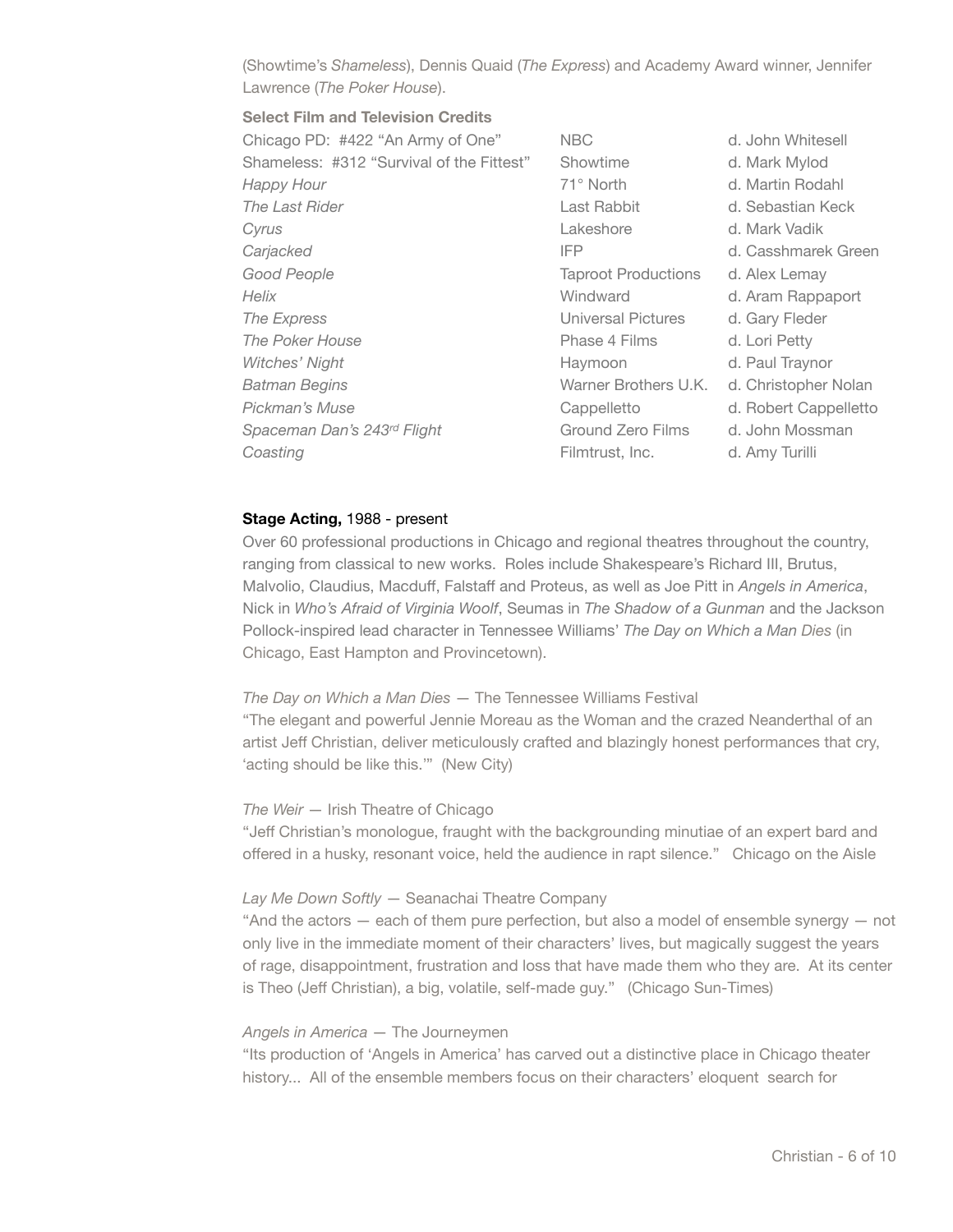identity. Jeff Christian gives Joe just the right degree of emotional discomfort." (Chicago Sun- Times)

### *The Weir* — Seanachai Theatre Company

"The ensemble is on top of a tough script filled with demanding monologues. The actors goose the humor with nice, natural touches; Christian's awkward pauses and over-long eye contact are genius." (New City)

# *The Laramie Project* — Madison Repertory Theatre

"The Rep's show is a theatrical miracle. Despite the show's complexity, not one of the performers misses a beat. Rep veterans Jeff Christian, C. Michael Wright and Jim Devita all strike solid, sustainable chords in their various roles." (The Capital Times)

# *The Shadow of a Gunman* — Seanachai Theatre Company "I was impressed with Christian's shambling, comic, tragic, completely truthful performance." (WBEZ, Dueling Critics)

Journey's End — Seanachai Theatre Company "…featuring a richly believable and touching Jeff Christian." (Chicago Sun-Times)

# **Production History**

*50 Minute Hamlet Hamlet Hamlet Lakeside Shakespeare* **Henry VIII Cromwell Cromwell Lakeside Shakespeare Best of Enemies CP Ellis CP Ellis Artists' Ensemble** *Coriolanus* Aufidius Lakeside Shakespeare **The Merchant of Venice** *Duke/Gobbo* **Lakeside Shakespeare The My Way Residential** Jack Irish Theatre of Chicago **The Weir** *If the Weir Some Merrice Construction Merrice Construction Merrice Of Chicago in the Weir* **The Winter's Tale Polixenes** Lakeside Shakespeare **Cymbeline** lachimo/Belarius Lakeside Shakespeare **The Taming of the Shrew Grumio Constanting Lakeside Shakespeare** *Richard III* **Richard III Lakeside Shakespeare Twelfth Night** Sea Captain/Priest Lakeside Shakespeare **The Comedy of Errors Dromio of Syracuse** Lakeside Shakespeare **Hamlet** Claudius Lakeside Shakespeare *Much Ado About Nothing* Leonato Lakeside Shakespeare **Macbeth** Macduff Lakeside Shakespeare *A Midsummer Night's Dream* Egeus/Snug Lakeside Shakespeare God of Carnage *Michael/Alan (u/s)* The Goodman Theatre *Moon Over the Brewery* **Warren** *Moon Over the Brewery* **Warren Feast Chicago Dramatists Mack Chicago Dramatists** 

**The Rover** Blunt Lakeside Shakespeare **The Weir** *Network Network Sim University of Notre Dame/ITC Note 170* **Lay Me Down Softly Company Theo Company Seanachai Theatre Company The Shadow of a Gunman** Seumas **Seanachai Theatre Company The Weir** *I***M**  *IIM**IIM**Seanachai Theatre Company Seanachai Theatre Company* **King Lear** Kent Lakeside Shakespeare Theatre **The Day on Which a Man Dies** The Man **The Man Communist Contains Festival/NPT Henry V** Chorus/Fluellen/King Lakeside Shakespeare Theatre **Our Father Beaky** Seanachai Theatre Company *Scenes From The Big Picture* Dave Seanachai Theatre Company *War* Noel Seanachai Theatre Company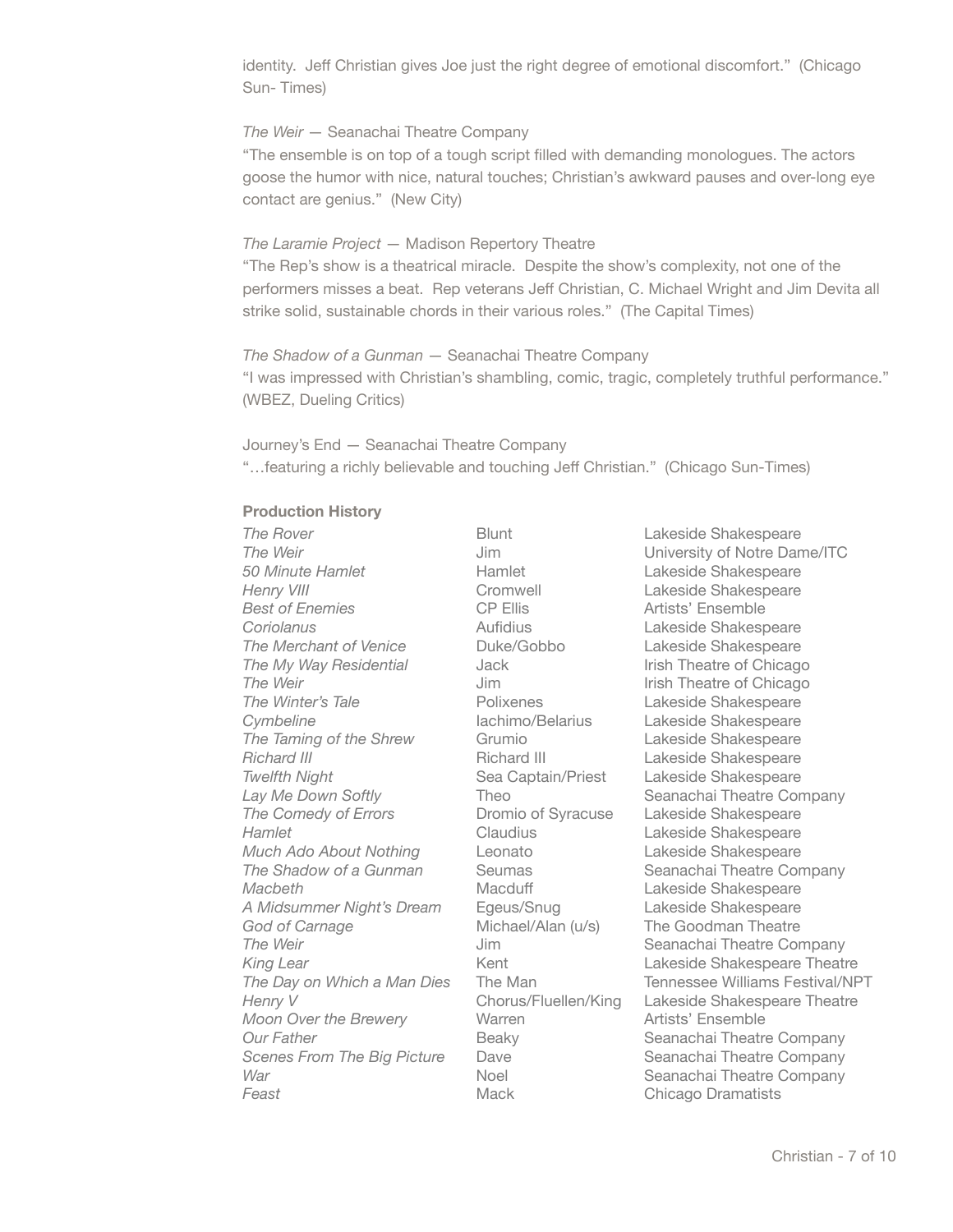| Henry IV                                               | Falstaff                         | Lakeside Shakespeare Theatre                       |
|--------------------------------------------------------|----------------------------------|----------------------------------------------------|
| The Merry Wives of Windsor                             | Falstaff                         | Lakeside Shakespeare Theatre                       |
| The Grapes of Wrath                                    | Noah Joad                        | Syracuse Stage/Indiana Repertory                   |
| Who's Afraid of Virginia Woolf                         | <b>Nick</b>                      | Artists' Ensemble Theater                          |
| 50 Minute Hamlet                                       | Hamlet                           | Shakespeare Project of Chicago                     |
| Julius Caesar                                          | <b>Brutus</b>                    | Lakeside Shakespeare Theatre                       |
| <b>Twelfth Night</b>                                   | Malvolio                         | Lakeside Shakespeare Theatre                       |
| Journey's End+                                         | Osborne                          | Seanachai Theatre Company                          |
| The Two Gentlemen of Verona                            | Proteus/director                 | Lakeside Shakespeare Theatre                       |
| Romeo & Juliet                                         | Capulet                          | Lakeside Shakespeare Theatre                       |
| The Laramie Project                                    | Belber/Doc/                      |                                                    |
|                                                        | Galloway/Phelps                  | <b>Madison Repertory Theatre</b>                   |
| A Midsummer Night's Dream                              |                                  | Oberon/Bottom/Theseus Lakeside Shakespeare Theatre |
| <b>Fallen Angels</b>                                   | Willy                            | Writers' Theatre                                   |
| <b>Waiting For Lefty</b>                               | Grady                            | Artistic Home                                      |
| Angels in America:                                     |                                  |                                                    |
| Millennium Approaches*+                                | Joe/co-director                  | The Journeymen                                     |
| Angels in America: Perestroika*+ Joe/co-director       |                                  | The Journeymen                                     |
| Richard III                                            | King Edward                      | Chicago Shakespeare                                |
| <b>Othello</b>                                         | Herald                           |                                                    |
| The Rivals                                             | Thomas                           | Chicago Shakespeare                                |
|                                                        |                                  | Milwaukee Repertory                                |
| <b>Inherit The Wind</b>                                | <b>Bollinger</b>                 | Milwaukee Repertory                                |
| <b>Playing With Fire</b>                               | Dr. Frankenstein                 | Illinois Theatre Center                            |
| Strange Case: Jekyll & Hyde                            | Utterson/original music Lifeline |                                                    |
| Love, Sex and the IRS                                  | Jon                              | Drury Lane Evergreen Park                          |
| You Can't Take It With You                             | Tony                             | New American Theater                               |
| The Odd Couple                                         | Murray                           | New American Theater                               |
| A Christmas Carol                                      | Marley/Fred                      | New American Theater                               |
| The Fair Maid of the West#                             | Carrol                           | CT20 Ensemble                                      |
| Murder in the Cathedral                                | Tempter                          | <b>Bernie Sahlins</b>                              |
| The Foreigner                                          | David                            | Madison Repertory Theatre                          |
| My Night With Reg                                      | John                             | <b>Bailiwick Repertory</b>                         |
| Romeo & Juliet                                         | Paris                            | Oak Park Festival Theatre                          |
| Lone Star                                              | Ray                              | <b>Act Now Productions</b>                         |
| Run For Your Wife                                      | Stanley                          | <b>Festival Theatre</b>                            |
| The Miser                                              | Cleante                          | <b>ARK Repertory Theatre</b>                       |
| <b>Trumpets and Raspberries</b>                        | Tony                             | <b>ARK Repertory Theatre</b>                       |
| Don't Drink the Water                                  | Kilroy                           | <b>ARK Repertory Theatre</b>                       |
| *Joseph Jefferson Awards: Ensemble/Production/Director |                                  |                                                    |
| +After Dark Award: Production                          |                                  |                                                    |
| #Jefferson nominations: Ensemble/Production            |                                  |                                                    |

# **Roles performed in theatrical readings with The Shakespeare Project of Chicago**

| Oliver                 | As You Like It, 2017            |
|------------------------|---------------------------------|
| Macbeth                | Macbeth, 2015                   |
| Roughman               | The Fair Maid of the West, 2014 |
| Feste                  | Twelfth Night, 2013             |
| lago                   | Othello, 2012                   |
| Ajax                   | Troilus & Cressida, 2012        |
| Caliban                | The Tempest, 2011               |
| Leicester              | Mary Stuart, 2011               |
| Satan                  | Paradise Lost, 2010             |
| Enobarbus              | Antony & Cleopatra, 2010        |
| Oberson/Bottom/Theseus | A Midsummer Night's Dream, 2010 |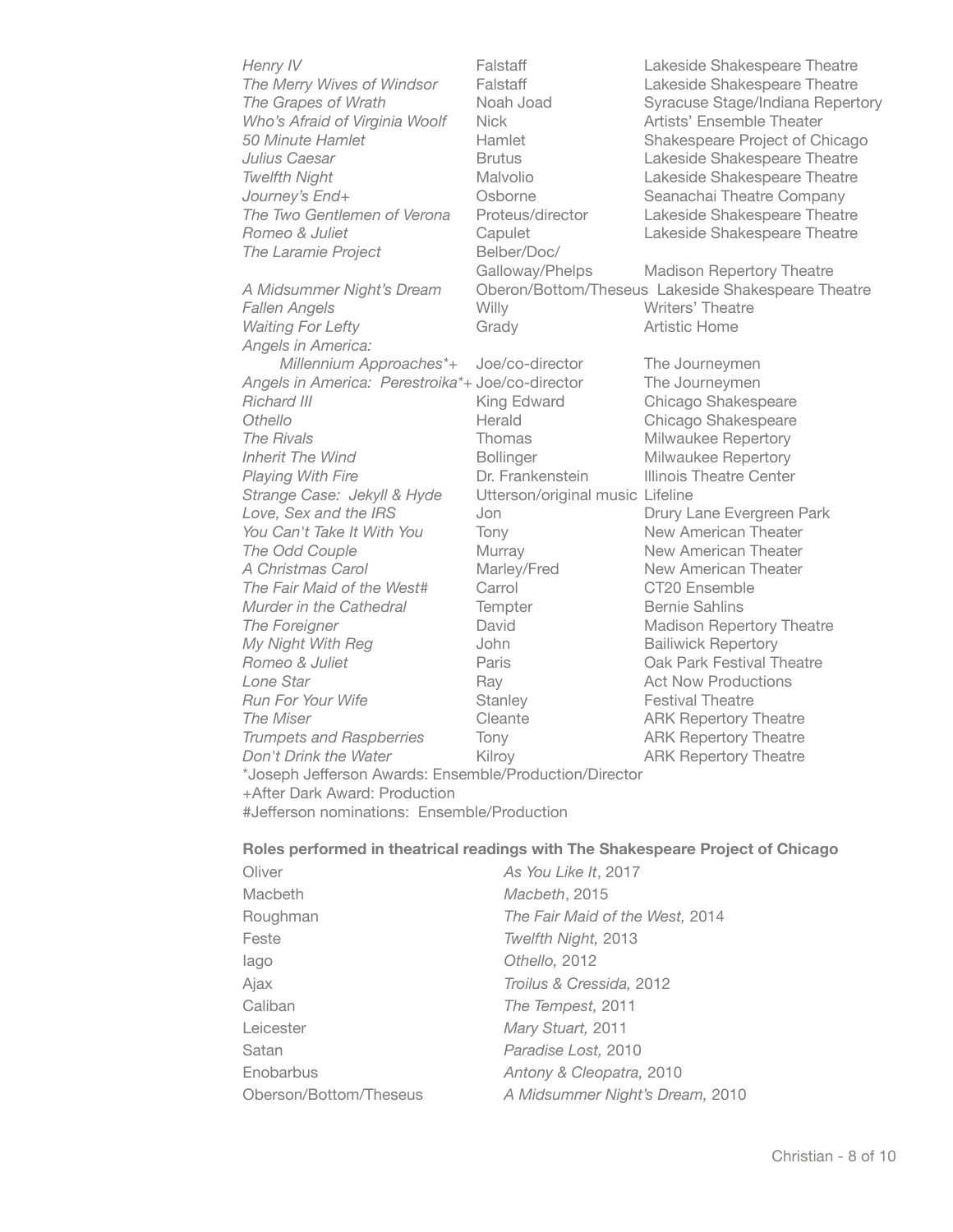| <b>Richard III</b> | Richard III, 2009                 |
|--------------------|-----------------------------------|
| Aegeus             | In Medea Res, 2008                |
| Oliver/Amiens      | As You Like It, 2008              |
| Richard/Cade       | Henry VI, 2007                    |
| John               | My Name is Will, 2006 (on-going)  |
| Proteus            | The Two Gentlemen of Verona, 2004 |
| Bassanio           | The Merchant of Venice, 2003      |
| Mercutio           | Romeo & Juliet, 2002              |
| <b>Brutus</b>      | Julius Caesar, 2001               |
| Antonio            | Twelfth Night, 2001               |
| Hortensio          | The Taming of the Shrew, 2001     |
| Buckingham         | Richard III, 2000                 |
|                    |                                   |

#### **Writing,** 1984 - present

Writing original and adapted work for stage, film, radio, new media and commercial outlets. Produced work spans narrative drama, sketch comedy, commercial, promotional to infotainment. Head Writer for 55 episodes of Digital Kitchen's production of the Screenvision national movie pre-show, and head writer for numerous projects with various production houses, including Sarofsky, 3311 Ventures and Digital Kitchen. Stage adaptations include source material from Shakespeare, Euripides, Moliere, Ibsen, Dickens, Goethe, Marlowe, Milton and Sinclair Lewis. Six seasons as Head Writer for J.R. Sullivan's *Hometown Holiday* comedy sketches (live stage and radio broadcast), Creative Consultant to Tessera Publishing, focus group and market research analyst for Interbrand Schecter, Regional Press Secretary and Advance Man for Paul Simon for President and Staff Writer for The University of Wisconsin Sports News Service.

#### **Casting,** 1989 - present

Facilitating and running casting sessions for film, theatre, improv and commercial productions. Liaising with producers and working with the performing unions, performers and agents to negotiate contracts. Currently serving as Casting Director for Lakeside Shakespeare Theatre.

#### **Workshops and Private Audition Coaching,** 1994 - present

Leading scene study, audition technique, voice, improvisation, stage combat and basic acting workshops for both students and working professionals under the aegis of such theaters as Milwaukee Repertory Theatre, New American Theater, Chicago Shakespeare Theatre, Lakeside Shakespeare Theatre, The Shakespeare Project of Chicago and The Artistic Home. Working with dozens of private clients has resulted in network television and film roles, as well as offers from theatres such as Steppenwolf, Goodman, Chicago Shakespeare, Actors Theatre of Louisville and The Stratford Festival.

Professional

Affiliations Screen Actors' Guild - American Federation of Radio and Television Artists, member Actors' Equity Association, member Lakeside Shakespeare Theatre, Producing Director and founding member Irish Theatre of Chicago, ensemble member The Shakespeare Project of Chicago, advisor and former artistic director